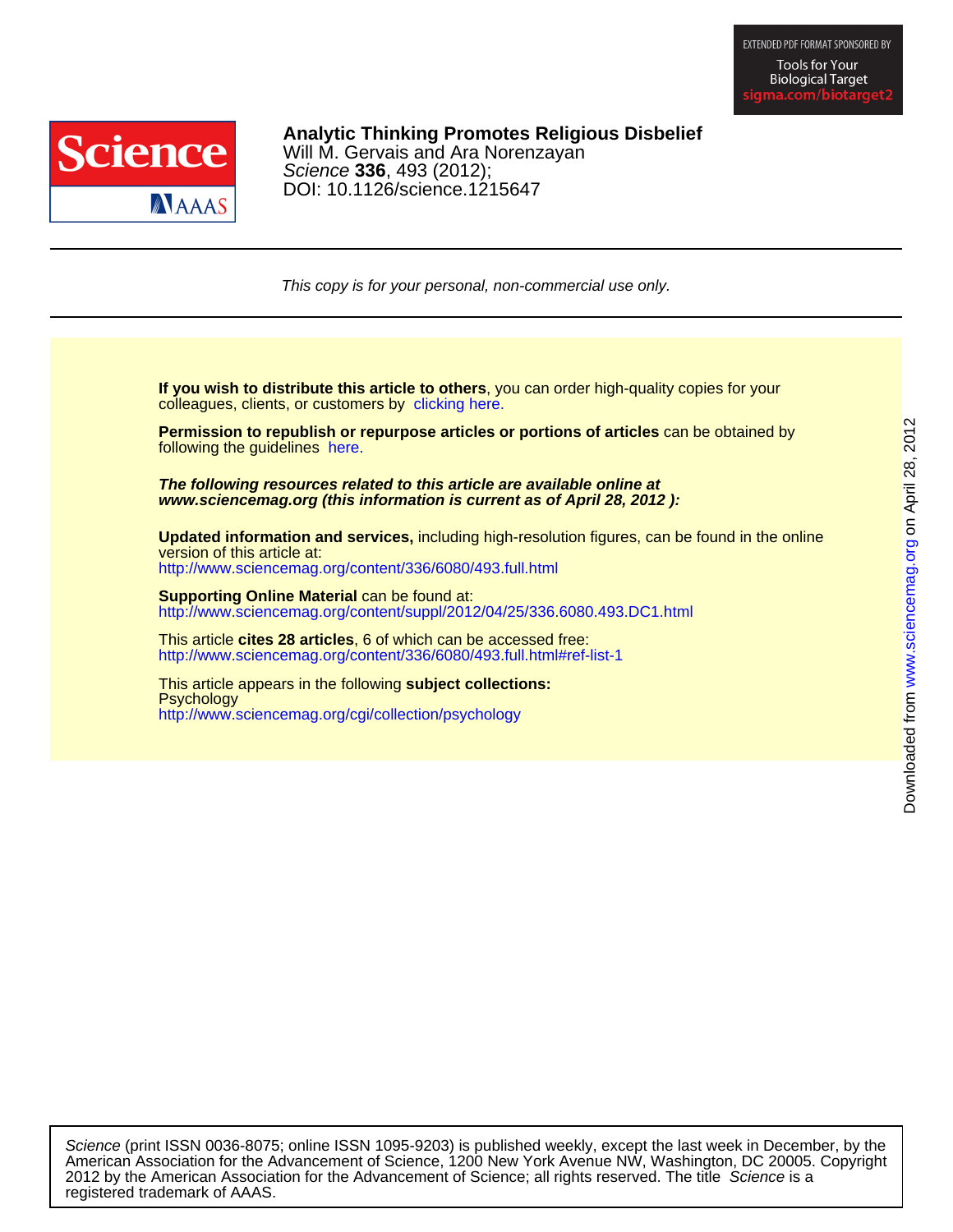- 1. D. Kelly, T. King, R. Aminov, Mutat. Res. 622, 58 (2007).
- 2. H. Renz et al., Nat. Rev. Immunol. 12, 9 (2012).
- 3. M. J. Ege et al.; GABRIELA Transregio 22 Study Group, N. Engl. J. Med. 364, 701 (2011).
- 4. P. López-Serrano et al., Scand. J. Gastroenterol. 45, 1464 (2010).
- 5. E. von Mutius, Immunobiology 212, 433 (2007).
- 6. O. Akbari et al., Nat. Med. 9, 582 (2003).
- 7. I. J. Fuss et al., J. Clin. Invest. 113, 1490 (2004).
- 8. N. R. Cohen, S. Garg, M. B. Brenner, Adv. Immunol. 102, 1 (2009).
- 9. M. Kronenberg, Annu. Rev. Immunol. 26, 877 (2005).
- 10. B. Wei et al., J. Immunol. 184, 1218 (2010).
- 11. F. Heller, I. J. Fuss, E. E. Nieuwenhuis, R. S. Blumberg, W. Strober, Immunity 17, 629 (2002).
- 12. G. Schiechl et al., J. Clin. Invest. 121, 1692 (2011).
- 13. K. M. Maslowski et al., Nature 461, 1282 (2009).
- 14. S. Rakoff-Nahoum, J. Paglino, F. Eslami-Varzaneh, S. Edberg, R. Medzhitov, Cell 118, 229 (2004).
- 15. W. Strober, I. J. Fuss, R. S. Blumberg, Annu. Rev. Immunol. 20, 495 (2002).
- 16. J. H. Roark et al., J. Immunol. 160, 3121 (1998).
- 17. S. C. Yue, A. Shaulov, R. Wang, S. P. Balk, M. A. Exley,
- Proc. Natl. Acad. Sci. U.S.A. 102, 11811 (2005). 18. A. Mizoguchi, A. K. Bhan, J. Immunol. 176, 705 (2006).
- 19. E. H. Meyer, R. H. DeKruyff, D. T. Umetsu, Annu. Rev. Med. 59, 281 (2008).
- 20. G. Wingender et al., J. Exp. Med. 208, 1151 (2011). 21. C. Iwamura, T. Nakayama, Curr. Opin. Immunol. 22,
- 807 (2010). 22. T. Herbst et al., Am. J. Respir. Crit. Care Med. 184,
- 198 (2011).
- 23. E. Germanov et al., J. Immunol. 181, 81 (2008).
- 24. C. Day, R. Patel, C. Guillen, A. J. Wardlaw, Exp. Lung Res. 35, 272 (2009).
- 25. J. Diegelmann et al., Inflamm. Bowel Dis. 16, 1871 (2010).
- 26. V. Rishi et al., Proc. Natl. Acad. Sci. U.S.A. 107, 20311 (2010).
- 27. M. Pufulete et al., Gut 54, 648 (2005).
- 28. C. X. Song et al., Nat. Biotechnol. 29, 68 (2011).
- 29. A. S. Neish, Gastroenterology 136, 65 (2009).
- 30. D. P. Strachan, BMJ 299, 1259 (1989).
- 31. S. Y. Shaw et al., Am. J. Gastro. 105, 2687 (2010).
- 32. E. Goksör et al., Acta Paediatr. 100, 1561 (2011).
- 33. B. A. Sullivan, M. Kronenberg, Curr. Top. Microbiol.
	- Immunol. 314, 165 (2007).

Acknowledgments: We thank E. Troy and S. Edwards for handling of the GF mice, J. Cusick for technical assistance, E. Nieuwenhuis and K. Schneeberger for assistance with epigenetics studies, A. Bellacosa and K. Baker for

helpful discussions and manuscript preparation, and the KinderKrebsInitiative Buchholz/Holm-Seppensen for providing pyrosequencing infrastructure. The work was supported by NIH grants DK44319, DK51362, DK53056, and DK88199 (R.S.B.) and AI090102 (D.L.K.); Crohn's Colitis Foundation of America Senior Research Award (D.L.K.) and Crohn's and Colitis Foundation of America Postdoctoral Fellowship Award (D.A. and S.Z.); the Harvard Digestive Diseases Center (DK034854); the Medizinausschuss Schleswig-Holstein, German Ministry of Education Research through the National Genome Research Network (A.F.); The Medical Faculty, Kiel (R.S.) and the Deutsche Forschungsgemeinschaft (DFG) (OL 324/1-1, SZ 814/1-1, 814/4-1); as well as DFG Excellence Cluster "Inflammation at Interfaces" (A.F. and S.Z.). The data reported in this manuscript are tabulated in the main paper and in the supplementary materials.

#### Supplementary Materials

www.sciencemag.org/cgi/content/full/science.1219328/DC1 Materials and Methods Figs. S1 to S20 Tables S1 and S2 References (34–37)

18 January 2012; accepted 6 March 2012 Published online 22 March 2012; 10.1126/science.1219328

# **Analytic Thinking Promotes<br>Religious Disbelief**

# Religious Disbelief Will M. Gervais\* and Ara Norenzayan\*

Scientific interest in the cognitive underpinnings of religious belief has grown in recent years. However, to date, little experimental research has focused on the cognitive processes that may promote religious disbelief. The present studies apply a dual-process model of cognitive processing to this problem, testing the hypothesis that analytic processing promotes religious disbelief. Individual differences in the tendency to analytically override initially flawed intuitions in reasoning were associated with increased religious disbelief. Four additional experiments provided evidence of causation, as subtle manipulations known to trigger analytic processing also encouraged religious disbelief. Combined, these studies indicate that analytic processing is one factor (presumably among several) that promotes religious disbelief. Although these findings do not speak directly to conversations about the inherent rationality, value, or truth of religious beliefs, they illuminate one cognitive factor that may influence such discussions.

A lthough most people fervently believe in God or gods, there are nonetheless hundreds of millions of nonbelievers world-<br>wide  $(I)$  and belief and disbelief fluctuate God or gods, there are nonetheless hundreds of millions of nonbelievers worldwide (1), and belief and disbelief fluctuate across situations and over time (2). Religious belief and disbelief are likely complex, multidetermined, psychologically and culturally shaped phenomena, yet to date little experimental research has explored the specific cognitive underpinnings of religious disbelief (3, 4). Here we begin to address this important gap in the literature by applying a dual-process cognitive framework, which predicts that analytic thinking strategies might be one potent source of religious disbelief.

According to dual-process theories of human thinking  $(5, 6)$ , there are two distinct but interacting systems for information processing. One (System 1) relies upon frugal heuristics yielding intuitive responses, while the other (System 2) relies upon deliberative analytic processing. Although both systems can at times run in parallel (7), System 2 often overrides the input of system 1 when analytic tendencies are activated and cognitive resources are available. Dual-process theories have been successfully applied to diverse domains and phenomena across a wide range of fields  $(5, 6, 8, 9)$ .

Available evidence and theory suggest that a converging suite of intuitive cognitive processes facilitate and support belief in supernatural agents, which is a central aspect of religious beliefs worldwide  $(10-13)$ . These processes include intuitions about teleology (14), mind-body dualism  $(13)$ , psychological immortality  $(15)$ , and mind perception (16, 17). Religious belief therefore bears many hallmarks of System 1 processing.

If religious belief emerges through a converging set of intuitive processes, and analytic processing can inhibit or override intuitive processing,

then analytic thinking may undermine intuitive support for religious belief. Thus, a dual-process account predicts that analytic thinking may be one source of religious disbelief. Recent evidence is consistent with this hypothesis (4), finding that individual differences in reliance on intuitive thinking predict greater belief in God, even after controlling for relevant socio-demographic variables. However, evidence for causality remains rare (4). Here we report five studies that present empirical tests of this hypothesis.

We adopted three complementary strategies to test for robustness and generality. First, study 1 tested whether individual differences in the tendency to engage analytic thinking are associated with reduced religious belief. Second, studies 2 to 5 established causation by testing whether various experimental manipulations of analytic processing, induced subtly and implicitly, encourage religious disbelief. These manipulations of analytic processing included visual priming, implicit priming, and cognitive disfluency (18, 19). Third, across studies, we assessed religious belief using diverse measures that focused primarily on belief in and commitment to religiously endorsed supernatural agents. Samples consisted of participants from diverse cultural and religious backgrounds (20).

Study 1 was a correlational study with Canadian undergraduates ( $N = 179$ ). We correlated performance on an analytic thinking task with three related, but distinct, measures of religious belief. The analytic thinking task (6) contains three problems that require participants to analytically override an initial intuition. This task was designed to specifically measure analytic processing because an intuitive reading of each problem invites a quick and easy, yet incorrect, response that must be analytically overridden (Table 1). Furthermore, experimental manipulations known to induce analytic processing

University of British Columbia, Vancouver, BC V6T1Z4, Canada.

<sup>\*</sup>To whom correspondence should be addressed. E-mail: will@psych.ubc.ca (W.M.G.); ara@psych.ubc.ca (A.N.)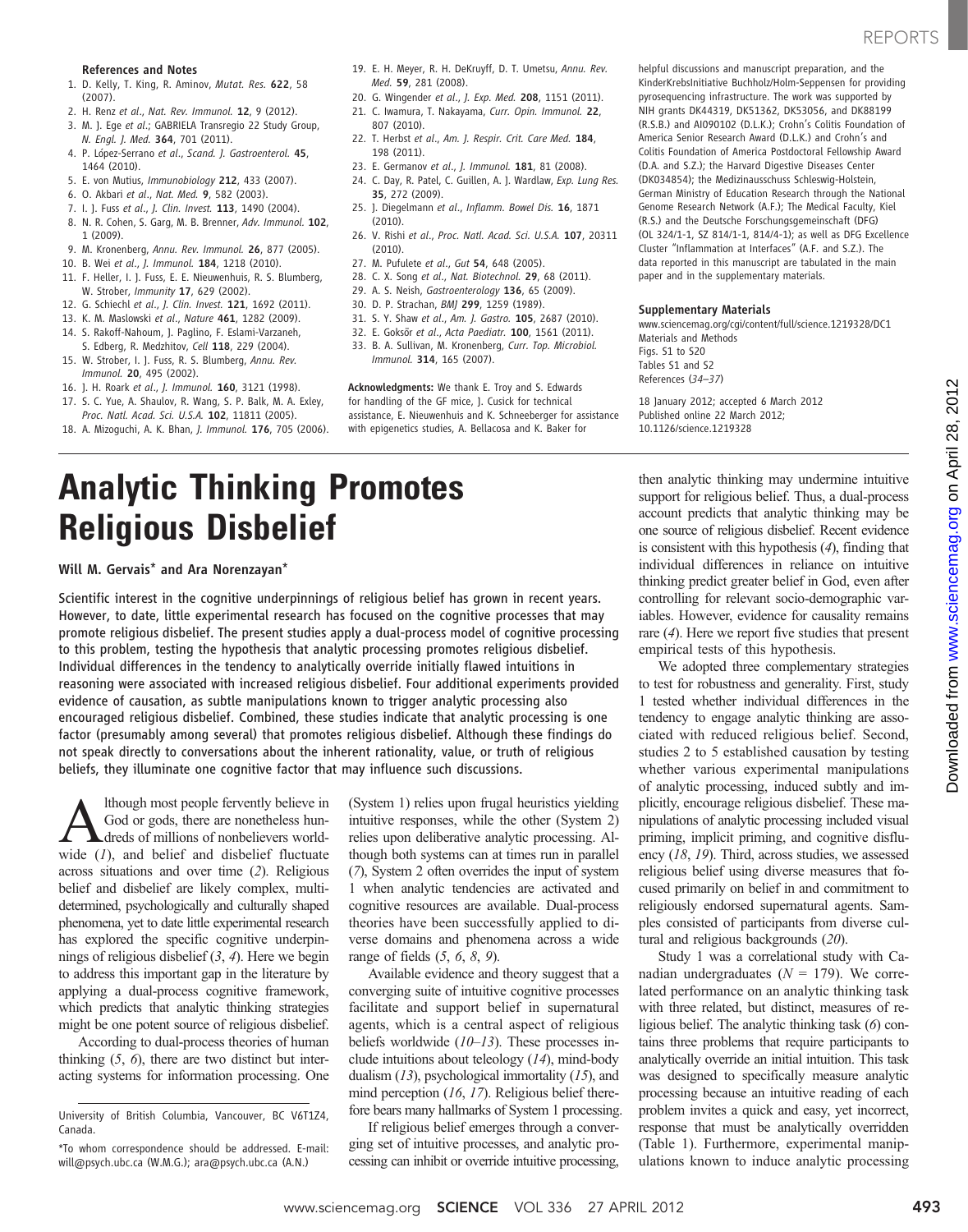### Table 1. Summary of measures used. Asterisks (\*) denote reverse-scored items.

| Study 1. Analytic thinking task (5)                                                                                                         | Intuitive<br>answer | Analytic<br>answer |
|---------------------------------------------------------------------------------------------------------------------------------------------|---------------------|--------------------|
| A bat and a ball cost \$1.10 in total. The bat costs \$1.00 more than the ball. How much does the ball cost?<br>cents                       | 10                  |                    |
| If it takes 5 machines 5 min to make 5 widgets, how long would it take 100 machines to make 100 widgets?<br>minutes                         | 100                 |                    |
| In a lake, there is a patch of lily pads. Every day, the patch doubles in size. If it takes 48 days for the patch to cover the entire lake, | 24                  | 47                 |

how long would it take for the patch to cover half of the lake? \_\_\_\_\_days

## Intrinsic religiosity (21), study 1  $\alpha$  = 0.90

My faith involves all of my life. I try hard to carry my religion over into all my other dealings in life.

In my life I feel the presence of the Divine.

Nothing is as important to me as serving God as best I know how.

My faith sometimes restricts my actions.

One should seek God's guidance when making every important decision.

My religious beliefs are what really lie behind my whole approach to life.

\*It doesn't matter so much what I believe as long as I lead a moral life.

\*Although I am a religious person, I refuse to let religious considerations influence my everyday affairs.

\*Although I believe in my religion, I feel there are many more important things in life.

#### Intuitive religious belief, study 1  $\alpha = 0.80$

I believe in God

When I am in trouble, I find myself wanting to ask God for help

\* When people pray they are only talking to themselves

\* I just don't understand religion

\* I don't really spend much time thinking about my religious beliefs

#### Belief in supernatural agents, study 1  $\alpha$  = 0.91

God exists The devil exists Angels exist

reliably improve performance on the task (18). After completing the analytic thinking task, participants completed three different measures of religious belief, including a widely used 10-item intrinsic religiosity scale (Religiosity) (21), a new five-item intuitive religious belief scale (Intuitive), and another scale assessing belief in religious supernatural agents (Agents: God, angels, the devil). Table 1 presents all items from all measures. The three religious belief scales were all highly interrelated, providing evidence for convergent validity; all correlation coefficients (r's) were between 0.77 and 0.80, and all  $P$  values  $(P's)$ were <0.001.

In study 1, as hypothesized, analytic thinking was significantly negatively associated with all three measures of religious belief,  $r_{\text{Religiosity}} =$  $-0.22$ ,  $P = 0.003$ ;  $r_{\text{Intuitive}} = -0.15$ ,  $P = 0.04$ ; and  $r_{\text{Agents}} = -0.18$ ,  $P = 0.02$ . This result demonstrated that, at the level of individual differences, the tendency to analytically override intuitions in reasoning was associated with religious disbelief, supporting previous findings (4).

Studies 2 to 5 tested causation by using experimental manipulations to elicit analytic thinking. We took considerable steps to remove potential effects of experimental demand. In all experiments, instructions were fully automated. In addition, all experimental manipulations used subtle techniques to elicit analytic thinking. Across studies, funnel debriefings revealed that partic-



Fig. 1. Sample images of The Thinker (left) and Discobolus (right) used in study 2. The images shown here are similar to, but not the exact same ones used in the study. [Source: Wikimedia]

ipants only very rarely detected a connection between manipulations and religious belief measures (20).

Study 2 used a visual priming paradigm in which a sample of Canadian undergraduates rated their belief in God (from 0 to 100) after being randomly assigned to view four images (samples provided in Fig. 1) of either artwork depicting a reflective thinking pose (Rodin's

The Thinker;  $N = 26$ ) or control artwork matched for surface characteristics like color and posture (*Discobolus* of Myron;  $N = 31$ ). A pilot test with different participants  $(N = 40)$  revealed that this novel priming procedure significantly improved performance on a syllogistic reasoning task that measures analytic tendencies (20). In the present study, as hypothesized, viewing The Thinker significantly promoted religious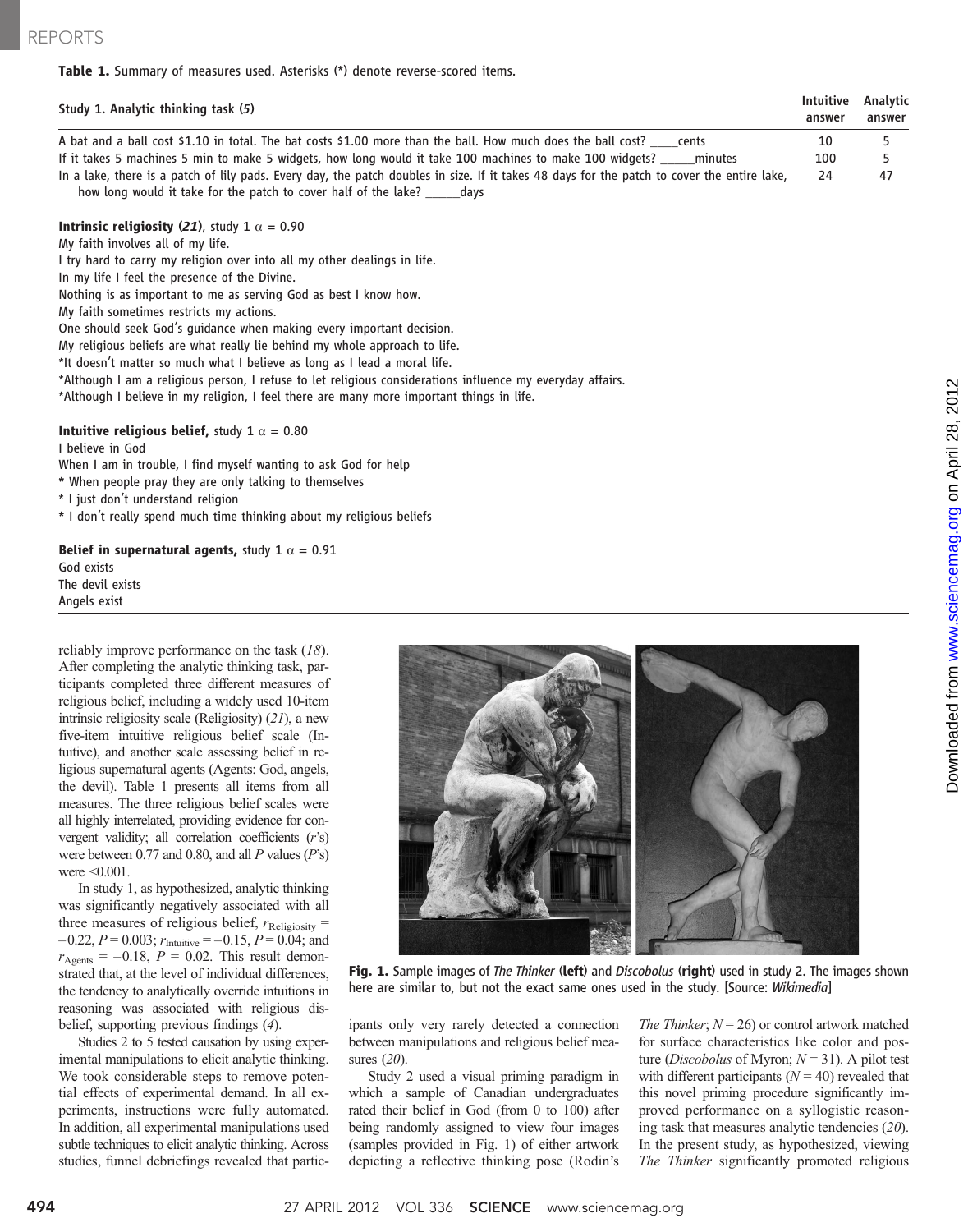[www.sciencemag.org](http://www.sciencemag.org/)

Downloaded from

| Study<br><b>Belief measure</b><br>(possible range) | Condition: sample stimuli                          | N  | М     | <b>SD</b> | t    | P    | d    |
|----------------------------------------------------|----------------------------------------------------|----|-------|-----------|------|------|------|
| 2: Art                                             | Control: Discobolus                                | 31 | 61.55 | 35.68     | 2.24 | 0.03 | 0.59 |
| Belief in God<br>$(0 - 100)$                       | Analytic: The Thinker                              | 26 | 41.42 | 31.47     |      |      |      |
| 3: Implicit                                        | Control: hammer, shoes, jump, retrace, brown       | 43 | 12.65 | 5.29      | 2.11 | 0.04 | 0.44 |
| Supernatural agents<br>$(3-21)$                    | Analytic: think, reason, analyze, ponder, rational | 50 | 10.12 | 6.13      |      |      |      |
| 4: Implicit                                        | Control: hammer, shoes, jump, retrace, brown       | 75 | 40.16 | 16.73     | 2.20 | 0.03 | 0.36 |
| Intrinsic religiosity<br>$(10 - 70)$               | Analytic: think, reason, analyze, ponder, rational | 70 | 34.39 | 14.77     |      |      |      |
| 5: Disfluency                                      | Control: Sample font                               | 88 | 12.16 | 5.99      | 2.06 | 0.04 | 0.31 |
| Supernatural agents<br>$(3 - 21)$                  | Analytic: sample font                              | 91 | 10.40 | 5.44      |      |      |      |

Table 2. Summary of experimental methods and findings (studies 2 to 5). d reflects effect size estimates (Cohen's d).

disbelief  $[t(55) = 2.24, P = 0.03, \text{ Cohen's } d =$ 0.60; Table 2]. In sum, a novel visual prime that triggers analytic thinking also encouraged disbelief in God. Although participants showed no awareness of the hypothesis or the influence of the primes, study 2 nonetheless relied on a fairly overt task to induce analytic processing. To further reduce potential experimental demand, studies 3 to 5 relied on even subtler manipulations to trigger analytic thinking outside of participants' explicit awareness.

In studies 3 and 4, participants rated their religious belief after completing a modified verbal fluency task priming procedure (22) previously used to activate analytic thinking without explicit awareness (23). In this task, participants received 10 different sets of five randomly arranged words (e.g., "high winds the flies plane"). For each set of five words, participants dropped one word and rearranged the others to form a meaningful phrase (e.g., "the plane flies high"). The analytic condition included five-word sets containing target analytic thinking words (analyze, reason, ponder, think, rational), and the control condition included thematically unrelated words (e.g., hammer, shoes, jump, retrace, brown, etc.). Because these exact words have not been used in previous research relating implicit primes to analytic thinking, we performed a pilot test with another group of participants ( $N = 79$ ), which indicated that the analytic thinking primes did, as expected, improve performance on a subsequent analytic thinking task (20).

Study 3 included a sample of Canadian undergraduates who were randomly assigned to either the Analytic ( $N = 50$ ) or the Control ( $N =$ 43) prime before completing the belief in supernatural agents measure used in study 1 (Table 1). As hypothesized, implicitly primed analytic thinking concepts significantly increased religious disbelief  $[t(91) = 2.11, P = 0.04, \text{ Cohen's}$  $d = 0.44$ ; Table 2]. In addition, we obtained a measure of pre-experiment religious belief several weeks before the experimental session

to test whether pre-experiment individual differences in religious belief moderated any effects of analytic thinking on religious belief. Premeasured religious belief did not significantly moderate the effects of the analytic thinking prime on religious belief  $(F = 0.42, P =$ 0.66) (20).

Study 4 replicated the main result of study 3 with a broad nationwide (though nonrepresentative) sample of American adults recruited online, reflecting a wide range in age, income, and education (20, 24). Participants were again randomly assigned to complete either the Analytic ( $N = 71$ ) or the Control ( $N = 77$ ) implicit prime before completing the intrinsic religiosity measure used in study 1 (Table 1). Implicitly primed analytic thinking concepts again increased religious disbelief  $\lceil t(143) = 2.20, P =$ 0.03, Cohen's  $d = 0.36$ ; Table 2]. Combined, studies 3 and 4 demonstrated that even implicitly primed analytic thinking promotes religious disbelief. Nonetheless, experimental manipulations in studies 2 to 4 elicited analytic thinking by having participants perform one task or another (looking at pictures or unscrambling sentences) before rating their religious beliefs. Although unlikely, it is conceivable that the act of performing any task—not just tasks known to elicit analytic cognitive tendencies—may decrease religious belief.

In study 5, we used a still more subtle experimental manipulation that did not even require participants to perform an initial task to activate analytic thinking. We relied on cognitive disfluency, which is known to trigger analytic thinking strategies (18, 19). For example, in previous research, merely presenting information in a difficult-to-read font improves performance on multiple standard tasks used to evaluate analytic thinking in dual-process research, including syllogistic reasoning and the analytic thinking task used in study 1 (18, 19). We capitalized on these established findings by having participants rate their religious beliefs on a questionnaire presented in fonts pre-rated by a separate

group of participants (20) as either typical ( $N =$ 91; **Sample**) or difficult-to-read  $(N = 91)$ ; sample). As hypothesized, analytic thinking activated via disfluency significantly increased religious disbelief  $[t(177) = 2.06, P = 0.04,$ Cohen's  $d = 0.31$ ; Table 2]. As in study 4, individual differences in pre-experiment religious belief did not moderate the effect of analytic thinking on religious belief ( $F < 0.05$ ,  $P = 0.96$ ) (20). Additional alternative explanations focusing on experimental artifacts introduced by the disfluent font did not receive empirical support (20).

All of the manipulations used in studies 2 to 5 plausibly produce multiple effects, and any specific finding in a given study may be open to alternative explanations and should be interpreted with caution. However, across all studies, it is difficult to think of a broad alternative explanation that could parsimoniously explain why analytically overriding intuitive answers, visual exposure to a thinking pose, implicit priming of analytic thinking concepts, and perceptual disfluency all converge on promoting religious disbelief. By contrast, the hypothesis that analytic processing—which empirically underlies all experimental manipulations—promotes religious disbelief explains all of these findings in a single framework that is well supported by existing theory regarding the cognitive foundations of religious belief and disbelief.

These findings provoke the question of exactly at which stage of processing analytic strategies influence religious belief. We suggest three possibilities for future research. First, analytic processing may directly inhibit the low-level intuitions that presumably support religious beliefs, rather than acting specifically on higher-order religious cognitions. In support of this possibility, manipulations known to interfere with analytic thinking also increase the tendency to engage in teleological thinking (25). Second, engagement with analytic thinking may leave such low-level intuitions operational, yet inhibit the development of higher-order religious beliefs as they begin to arise in appropriate cultural contexts.